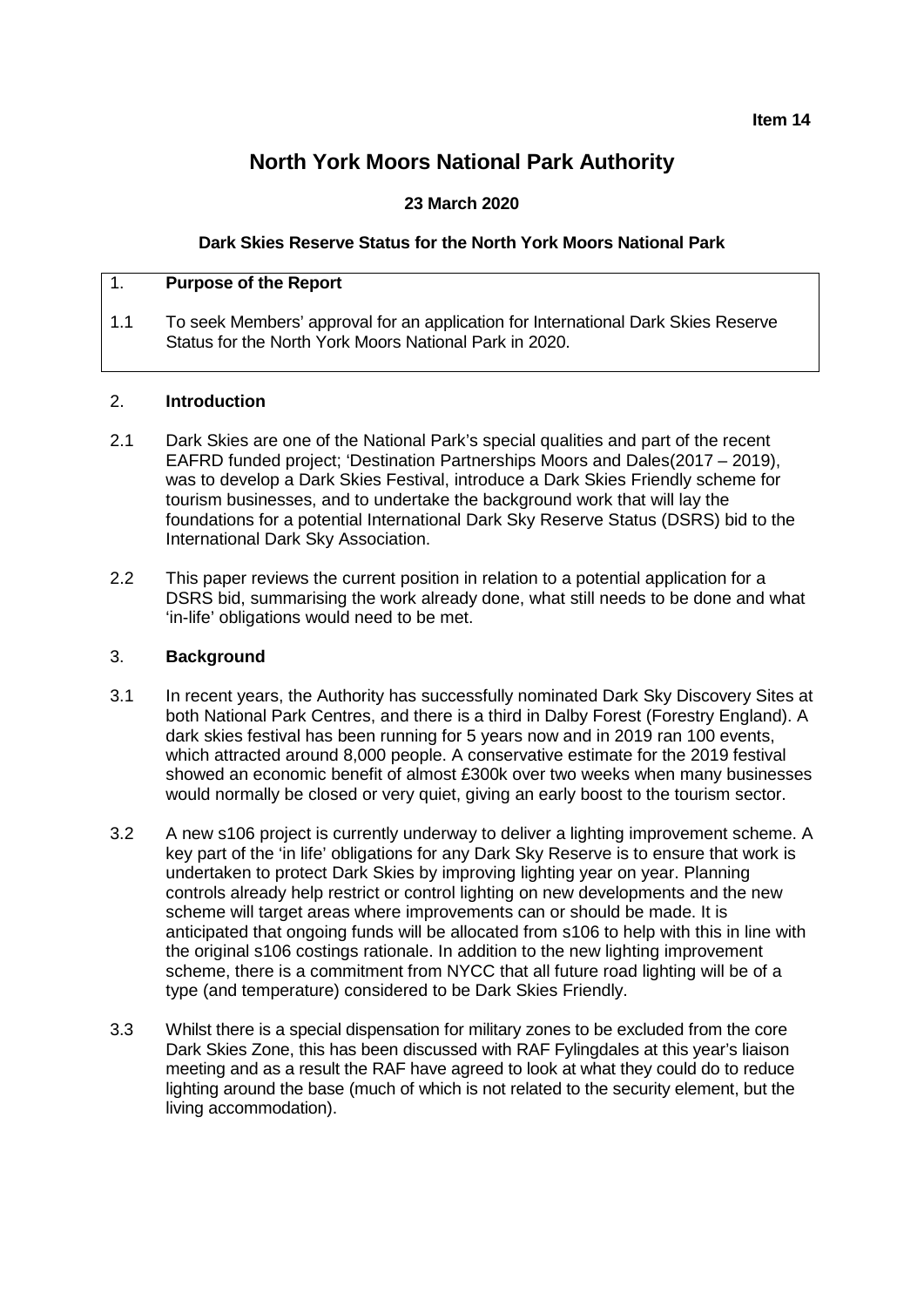# 4. **Applying for DSRS from the International Dark-Sky Association (IDA)**

- 4.1 Though not in the current Business Plan, there are significant benefits to applying for DSRS in 2020/21 in that most of the work required for an Application has already been undertaken recently as part of our work on developing the new Local Plan and on the background work for the s106 Compensation and Mitigation activities. The data collected (light measurements, Lighting Audit and Light Management Plan) has a shelf life and if it is not used in the next 12 months it would be considered invalid by the International Dark Skies Association as part of an application for DSRS. This would mean repeating all the work should we decide to defer a decision on an application to a date beyond this time period. The required criteria and obligations are as follows:
	- Minimum sky quality levels are met (proven through measurements)
	- A Lighting Audit has been conducted and a core zone (darkest area) identified
	- A Lighting Management Plan (LMP) is being produced to control what new lighting is/isn't allowed
	- There's a commitment to reduce non-compliant lighting in core and non-core areas (s106 is looking after this side of things)
	- There is an ongoing public outreach programme including festivals/events throughout the year
	- An annual report summarising the above is produced (most of this information is already reported).
- 4.2 With much of the above completed or in progress, the following outstanding tasks are required in order to apply for DSRS;
	- signing off the draft Light Management Plan undertaken by a consultant (and expert on DSRS applications and lighting plans, Jim Paterson) which was funded by s106 and is nearly complete. When this is complete, it will be assessed for adoption as supplementary planning policy.
	- Letters of support will be sought and consultation with Parish councils is needed. The latter is being carried out by the Head of Polyhalite Projects as part of his work engaging groups for the lighting improvement grants.
	- An application form will need to be completed which could be contracted out at an estimated quote of between £3k-£4k to an experienced consultant and financed from existing tourism budgets.

# 5. **Ongoing Requirements**

5.1 Once DSRS is awarded, there are ongoing monitoring requirements. The International Dark-Sky Association (IDA) requires an annual report that records and collates the things being done already including: planning decisions and recommendations on lighting, Dark Skies Festival details, work with tourism businesses such as Dark Skies Friendly and other events/developments throughout the year (the development at Sutton bank will be of significant benefit to an application). Also documented would be lighting improvements including any NYCC installations and updating night sky meter readings. This report will draw on the work of other departments and will be led by Park Services. It is estimated that this would require a maximum 3-5 days of work for one person per year.

## 6. **Benefits of being a Reserve**

6.1 By becoming a Dark Sky Reserve, the North York Moors would join a worldwide family of landscapes (including the Grand Canyon and Aoraki Mount Cook National Park, New Zealand) and gain national and international recognition.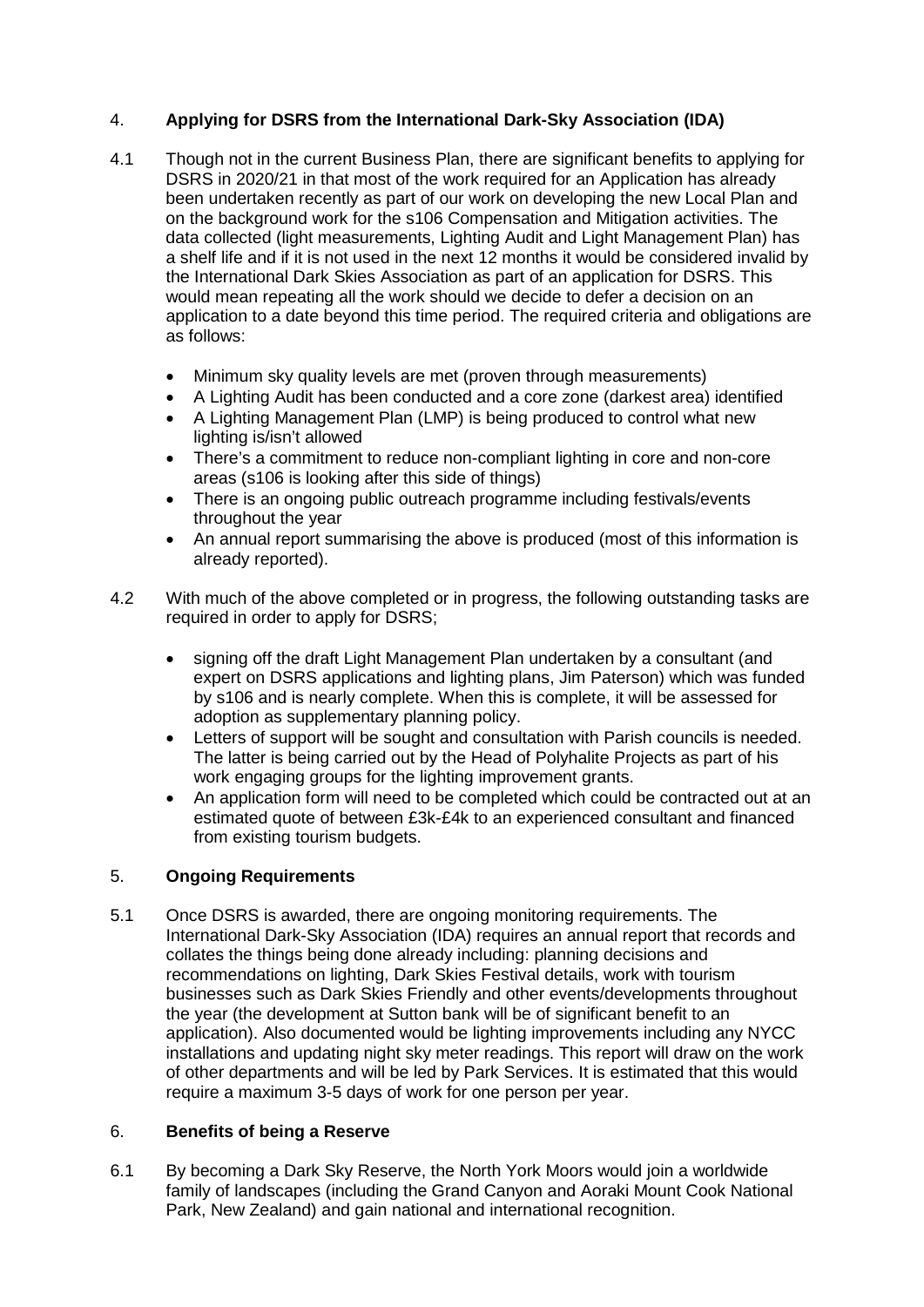Without this promotional asset, the risk is that the National Park will be overlooked as a stargazing destination in favour of areas which have achieved the distinction.

- 6.2 Stargazing takes place in autumn, winter and spring and despite much of the recent focus being on Northumberland, the North York Moors is well known to enthusiasts for the clarity of the night skies due to the relatively dry climate. One of the longest running current public stargazing events called Starfest began in Dalby Forest in the early 1990s. Since then urban light pollution has grown worse, with nearly 90% of Britons unable to see the Milky Way from their home, which provides an added incentive for people to travel to rural areas for a good view of the stars. This offers an opportunity to increase visitor numbers in the shoulder season with a stargazing offer. DSRS would also help promote our National Park Centres and the opening of the Dark Skies (and Nature) viewing facility at Sutton Bank in mid-2020 could be a timely opportunity to announce the intention to apply.
- 6.3 Coincidentally the Yorkshire Dales National Park is applying for DSRS in 2020, and this would make a very strong PR story if both National Parks were to do this in the same year. The two already work closely together on the Dark Skies Festival and the Dales started their DSRS bid within the joint EAFRD project. The Lake District have also recently announced their intention to apply and Northumberland National Park already has DSRS. This would then make the NYMNP part of a larger picture of protected Dark Sky Places across Northern England including National Parks and AONB's. Forestry England would be very supportive of an application as it would directly support work they do and development work under consideration in Dalby Forest may be influenced by a North York Moors application for DSRS.
- 6.4 In a recent meeting with CPRE, they were extremely keen to look at ways they might help us develop Dark Skies credentials with an offer of resource to help where appropriate. This will be explored further.
- 6.5 Protecting Dark Skies has multiple benefits that touch many functions of the National Park and our objectives. Astro tourism is the obvious one with associated out of season benefit. Added to this, lighting improvements also help climate change through energy reduction, improve feelings of tranquillity, deliver ecological benefits by reducing impact on wildlife and even help protect human health..

### 7. **Financial and Staffing Implications**

7.1 Given that much of the preparatory work is done or being completed as a part of regular daily roles, the envisaged additional effort would be managing a contract to apply for DSRS and compiling the annual report. Therefore it is considered that no additional staff resource would be needed to apply for and maintain DSRS.

## 8. **Contribution to the National Park Management Plan**

8.1 Being awarded DSRS would directly support the following Management Plan objectives and special qualities:

E19: Existing tranquil areas will be protected and expanded where possible E20: Dark Skies will be protected and improved. New development in the National Park will not cause unacceptable light or noise pollution. SQ: Strong feeling of remoteness - A place for spiritual refreshment SQ: Tranquillity - Dark skies at night and clear unpolluted air